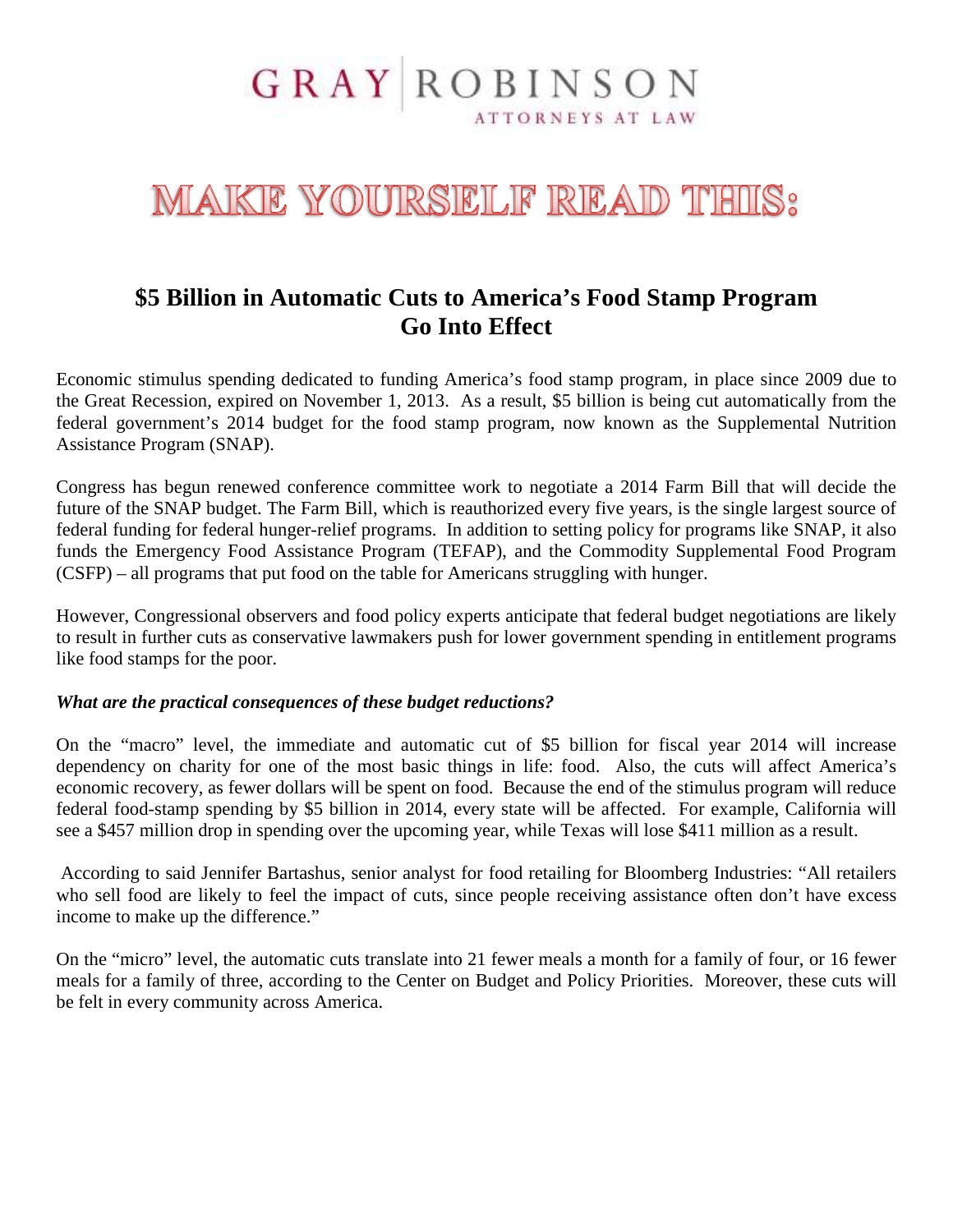

All SNAP Households Will See a Cut in November 2013

The Department of Agriculture calls SNAP the "cornerstone of the nation's programs for reducing food insecurity and hunger." SNAP spending grew from \$35 billion in 2007 to \$78.4 billion in 2012, as the ravages of the Great Recession hit families across America. In 2012, over 47 million Americans participated in SNAP, around an 80% increase from 2007 when the Great Recession began.

Increases in government funding for SNAP have not kept pace with the increased demand generated by the Great Recession, according to nutrition experts and food bank coordinators. The typical family gets \$278 a month, and benefits are means-tested. "Even though the recession is officially over, I have yet to talk to a food bank who has said that their need has slackened or gone down," says Ross Fraser, a spokesman for Feeding America, a network of more than 200 food banks, who recently was quoted in a Time magazine feature story on the subject. "The last thing on Earth we need is to make it harder for very low-income people to access enough food to feed themselves and their families."

Despite these circumstances, the current tone of politics in Washington D.C. indicates that the decline in SNAP benefits is unlikely to be reversed anytime soon. In fact, Congress is preparing to impost further cuts through the Farm Bill that will dictate budget allocations for SNAP and other agriculture-based programs for several years to come.

In the last week of October (the end of the federal government's Fiscal Year 2013), the House and Senate had their first Farm Bill conference meeting to try and enact a new 5-year plan for agricultural policy and SNAP. The agriculture industry, estimated to serve some 16 million jobs, has relied upon temporary provisions since 2012.

The debate over SNAP has become acute because the poverty level in America has reached the highest levels seen in over a generation. The number of Americans living in poverty stood at 46.5 million last year, or 15% of the country's population. Because of this, SNAP funding has grown to comprise nearly 80% of all spending in the Farm Bill.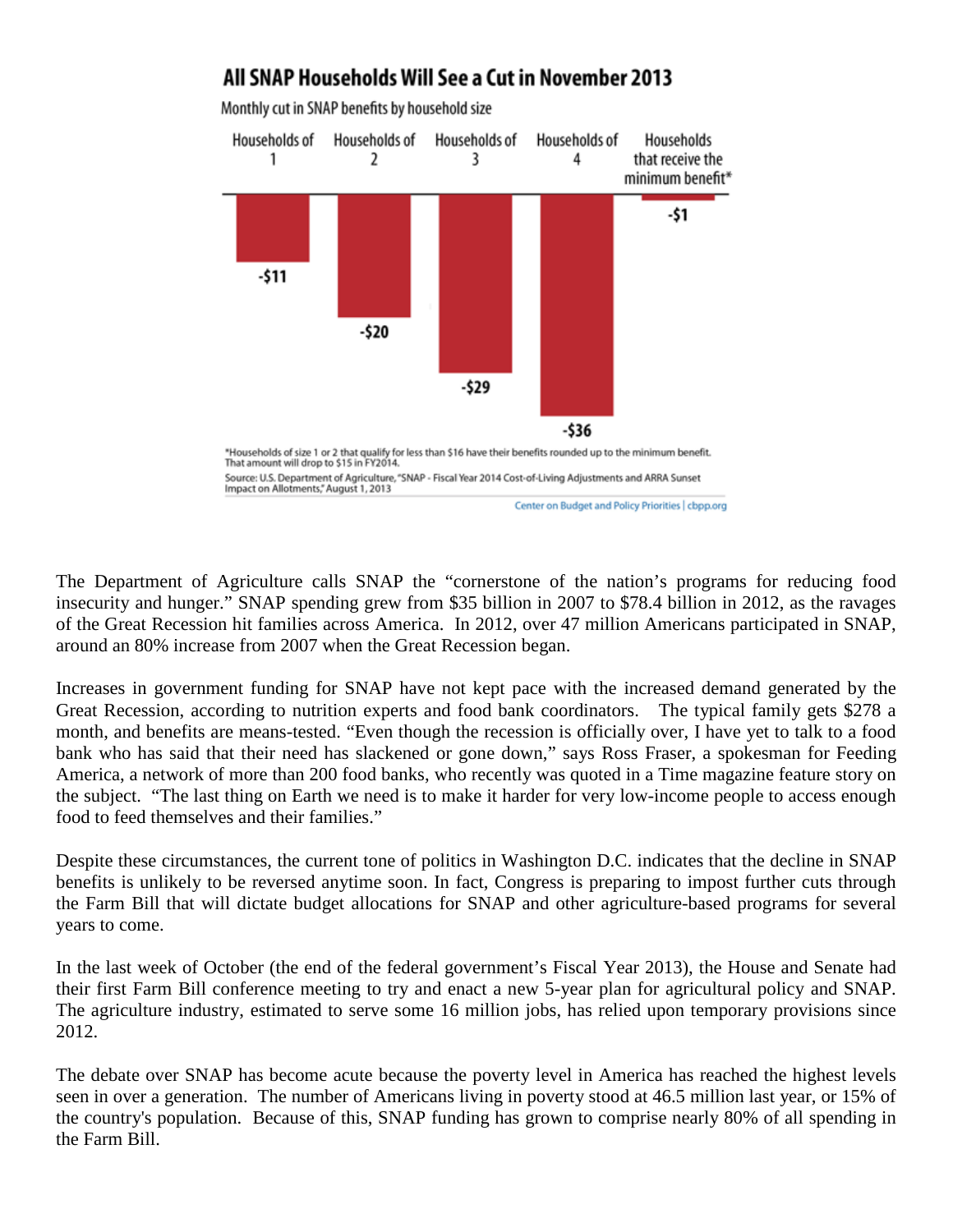Yet Republican leaders in the U.S. House of Representatives are seeking an additional \$40 billion in cuts over 10 years, while a bipartisan Senate plan passed this summer requested about \$4 billion.

As the 2014 Farm Bill goes to conference, the following Congressional leaders will be instrumental in deciding the future of SNAP:

- House Agriculture Committee Chairman Frank Lucas (R- OK.);
- House Agriculture Committee ranking member Collin Peterson (D-MN.);
- Senate Agriculture Committee Chairwoman Debbie Stabenow (D-MI.); and
- Senate Agriculture Committee ranking member Thad Cochran (R-MS.).

The Senate-passed budget for fiscal year 2014 is about \$90 billion more than a House-passed version. Budget proposals being debated in the joint conference committee trying to craft the 2014 Farm Bill are considering cuts ranging from \$18 billion over 10 years in the Senate plan to \$52 billion in the House. Of those amounts, the Senate would take \$3.9 billion from nutrition programs while the House would cut \$39 billion, according to nonpartisan congressional estimates. The House plan would also require work or job training and let states drug-test recipients as a condition of eligibility.

| Table 1<br>Major SNAP Cuts in H.R. 3102                                                                       |                                                                                                  |                                    |                                                             |
|---------------------------------------------------------------------------------------------------------------|--------------------------------------------------------------------------------------------------|------------------------------------|-------------------------------------------------------------|
| Provision                                                                                                     | $10 -$<br>year<br>Cut                                                                            | Number of Individuals Cut Off SNAP |                                                             |
|                                                                                                               |                                                                                                  | Fiscal Year<br>2014                | Average 2014 to 2023                                        |
| Cutting Off Unemployed Childless Adults Even When Jobs<br>Are Scarce (Eliminates Waivers) (Sec. 109).         | $- $19$<br>billion                                                                               | 1.7 million                        | 1 million                                                   |
| Eliminating SNAP Eligibility That Is Based on "Expanded"<br>Categorical Eligibility" (Sec. 105)               | $-$11.6$<br>billion                                                                              | 2.1 million                        | 1.8 million                                                 |
| Encouraging States to End SNAP for Poor Families That<br>Cannot Find Work (Southerland Amendment) (Sec. 139). | CBO has not estimated the effect on<br>SNAP caseloads, benefits, or bonus payments to<br>states. |                                    |                                                             |
| Restricting a Simplification Option for Determining<br>Household Benefit Levels (LIHEAP/SUA) (Sec. 107)       | $-$8.7$<br>billion                                                                               | N.A.                               | 850,000 households would lose<br>an average of \$90 a month |
| Other Provisions and Interactions (See Table 2, below)                                                        | \$0.2<br>billion                                                                                 | N.A.                               |                                                             |
| Total                                                                                                         | $- $39.0$<br>billion                                                                             | At least<br>about 3.8<br>million   | At least about 2.8 million                                  |
| Notes: Based on Congressional Budget Office letter to the Honorable Frank D. Lucas, September 16, 2013.       |                                                                                                  |                                    |                                                             |

Currently, the competing Congressional proposals measure up as follows:

**The Senate** approved a draft Farm Bill that would make comparatively minor changes to the food-stamp program, saving \$4.5 billion over 10 years (compared with current law). While still making cuts, proponents of the Senate draft predict that an improving economy eventually will result in fewer food stamp recipients, so that these reductions can be absorbed without producing a calamitous impact on public nutrition.

**The House**, meanwhile, is supporting a bill that would cut \$39 billion from the program over 10 years, largely by tightening restrictions on who could qualify for food stamps. The House bill would remove 3.8 million people from the food-stamp rolls over the upcoming year by making two big changes: